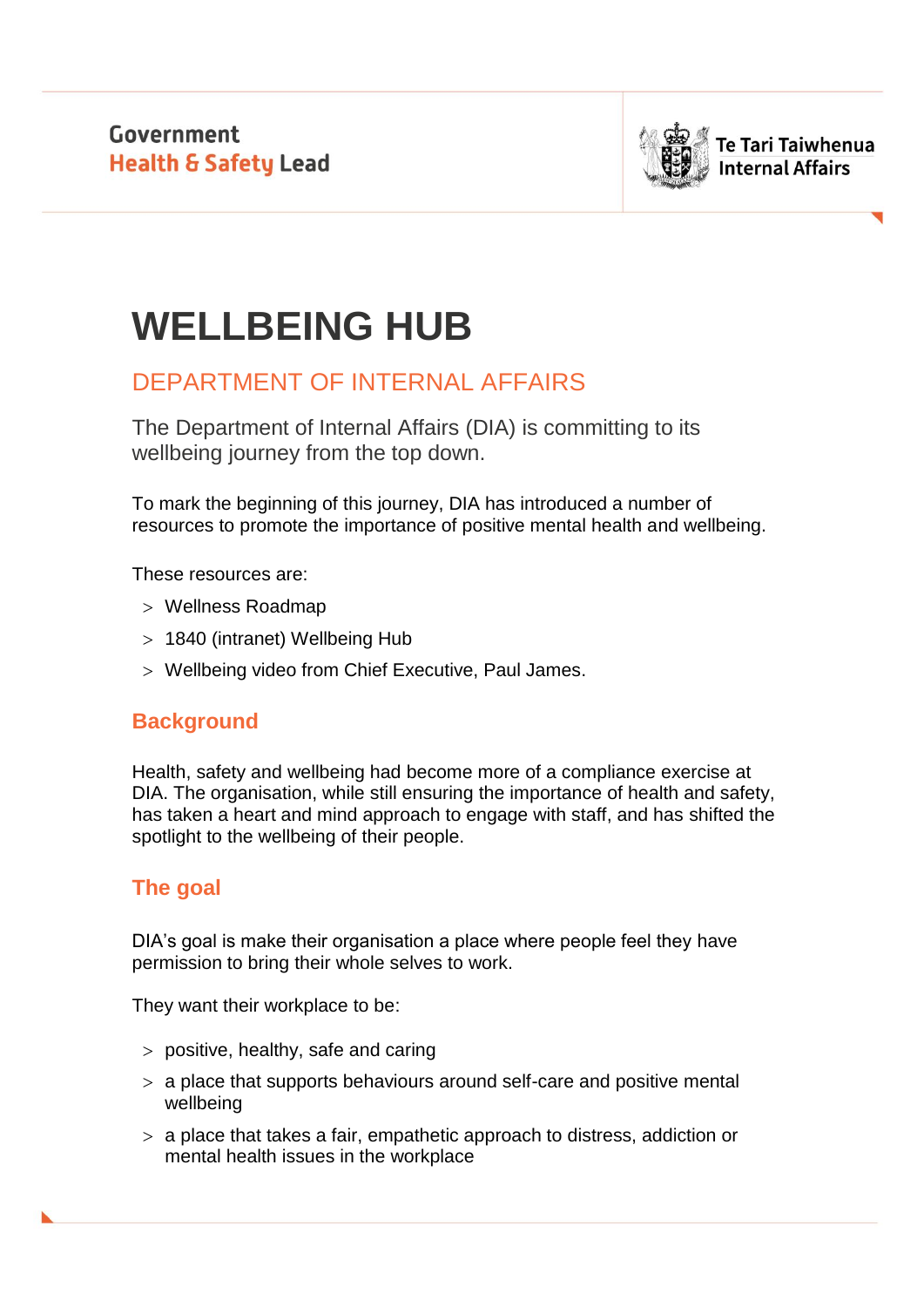- $>$  a safe space where people feel they can discuss mental wellbeing openly and access support
- $>$  a place where our people are encouraged to move often and be physically active.

### **The Wellness Roadmap**

To help support culture and wellbeing, DIA developed a Wellness Roadmap, based on the Te Whare Tapa Whā health model.

Te Whare Tapa Whā acknowledges that health is multi-dimensional, interconnected, and promotes self-care. It's founded on the concept that our health is shaped by the complex interaction between our environment, individual life circumstances and experiences, our body's physiology and resilience levels.

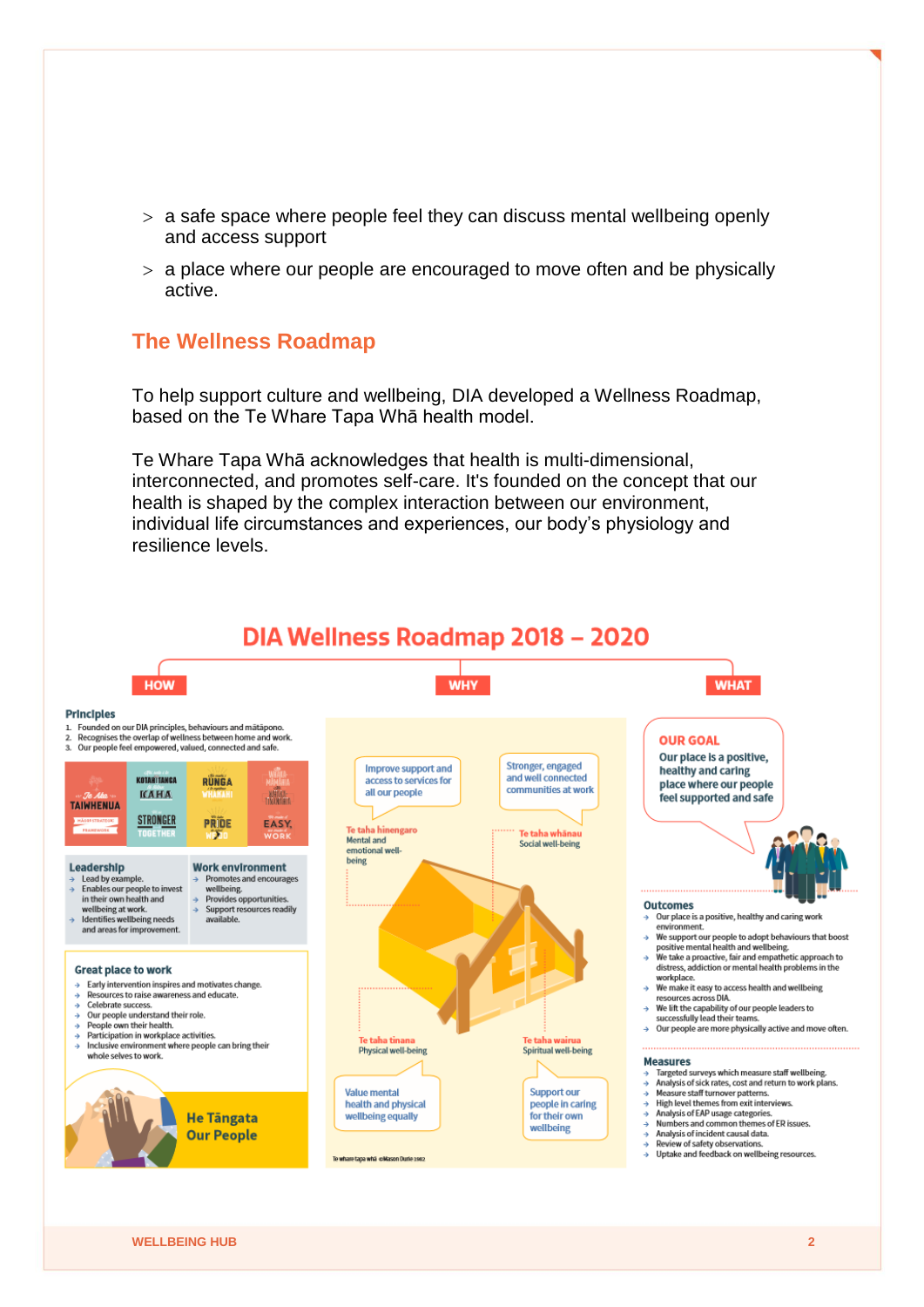#### **1840 intranet – Wellbeing Hub**

DIA developed a new Mental Health and Wellbeing Hub on their intranet, 1840.

The Hub is full of resources, training and support structured around the Mental Health Foundation's Five Ways to Wellbeing, as well as support specifically aimed at people leaders.



**WELLBEING HUB 3**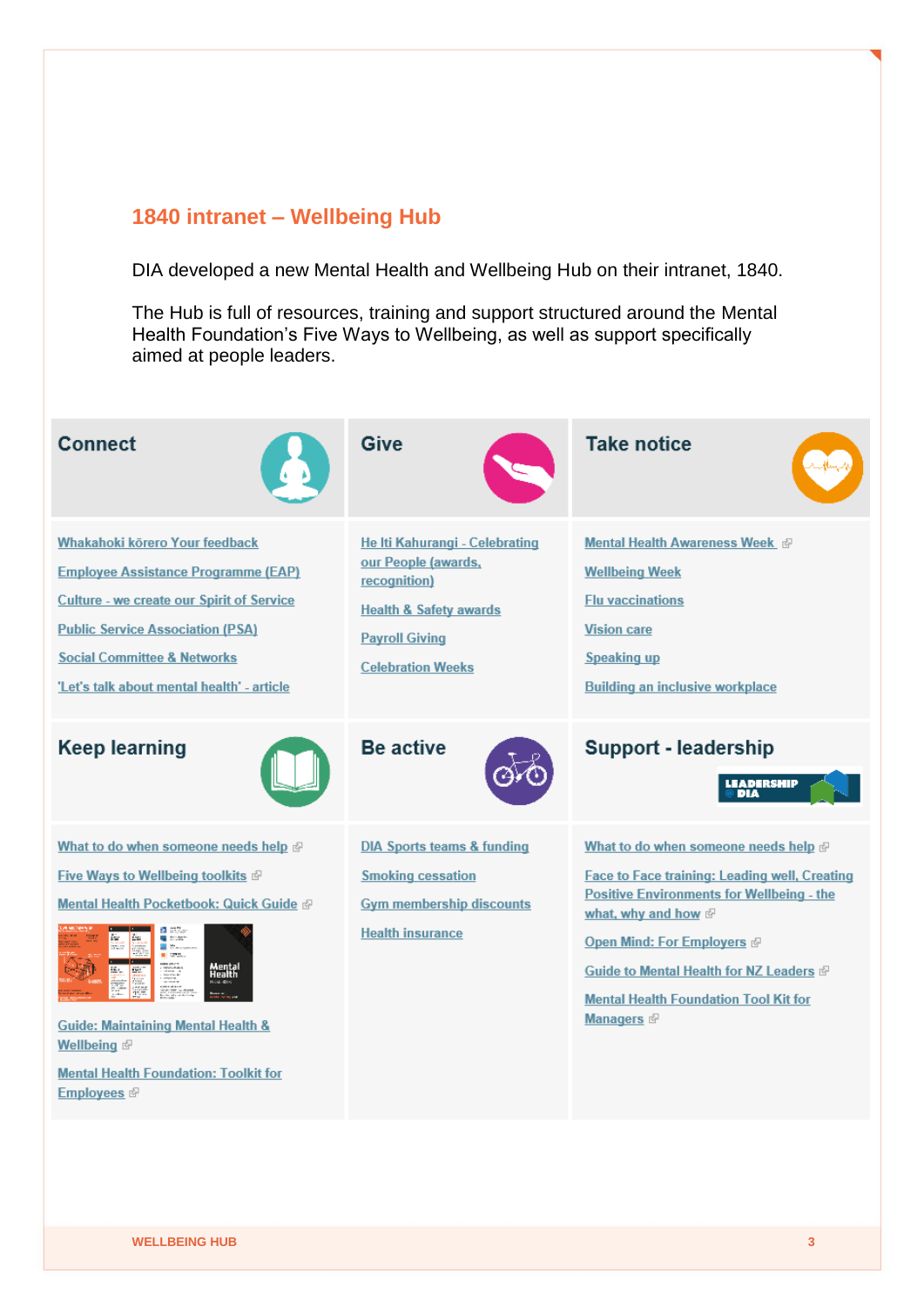#### **Mental health and wellbeing video**

DIA Chief Executive, Paul James, filmed a video for all staff talking about mental health and wellbeing in the workplace.

"Normalising the conversation helps people to become comfortable talking about mental health and wellness publicly.

"In the video below, I am proud to reiterate that it is okay for us to talk about these issues in our organisation, and that ensuring everyone feels safe, supported and happy at work is a priority for myself and the rest of our leadership team. It's about looking out for ourselves and for each other, so we can continue to make New Zealand better for New Zealanders" says Paul.



<https://www.youtube.com/watch?v=VWXPDc5FvEs&feature=youtu.be>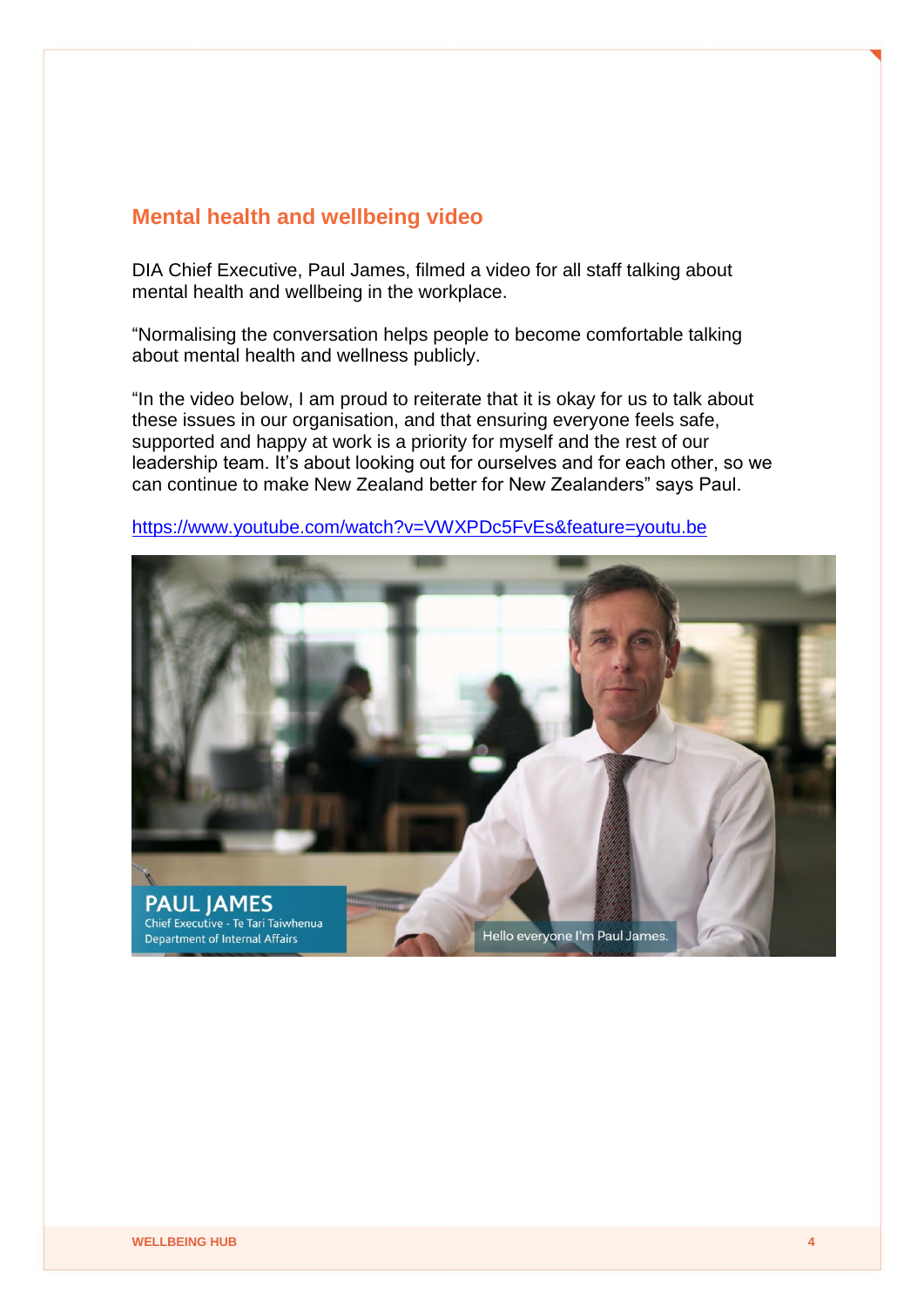#### **Keys to success**

DIA says that there are three key points to the successful implementation and uptake of the new initiatives.

- Mental health and wellbeing has been woven into their culture and strategy, it's just 'the way we do things at our place'. Part of this means encouraging behaviours – doing something! – and basing the call to action around the Five Ways to Wellbeing.
- The information and resources are relevant and accessible to everyone.
- $>$  The approach is interwoven with existing activities such as the pulse surveys they run with staff – Whakahoki kōrero/Your feedback. It also aligns with the work that's being done by the Government Health & Safety Lead, and was covered in the August Government Mental Health & Wellbeing at Work conference



shared except in aggregate

form